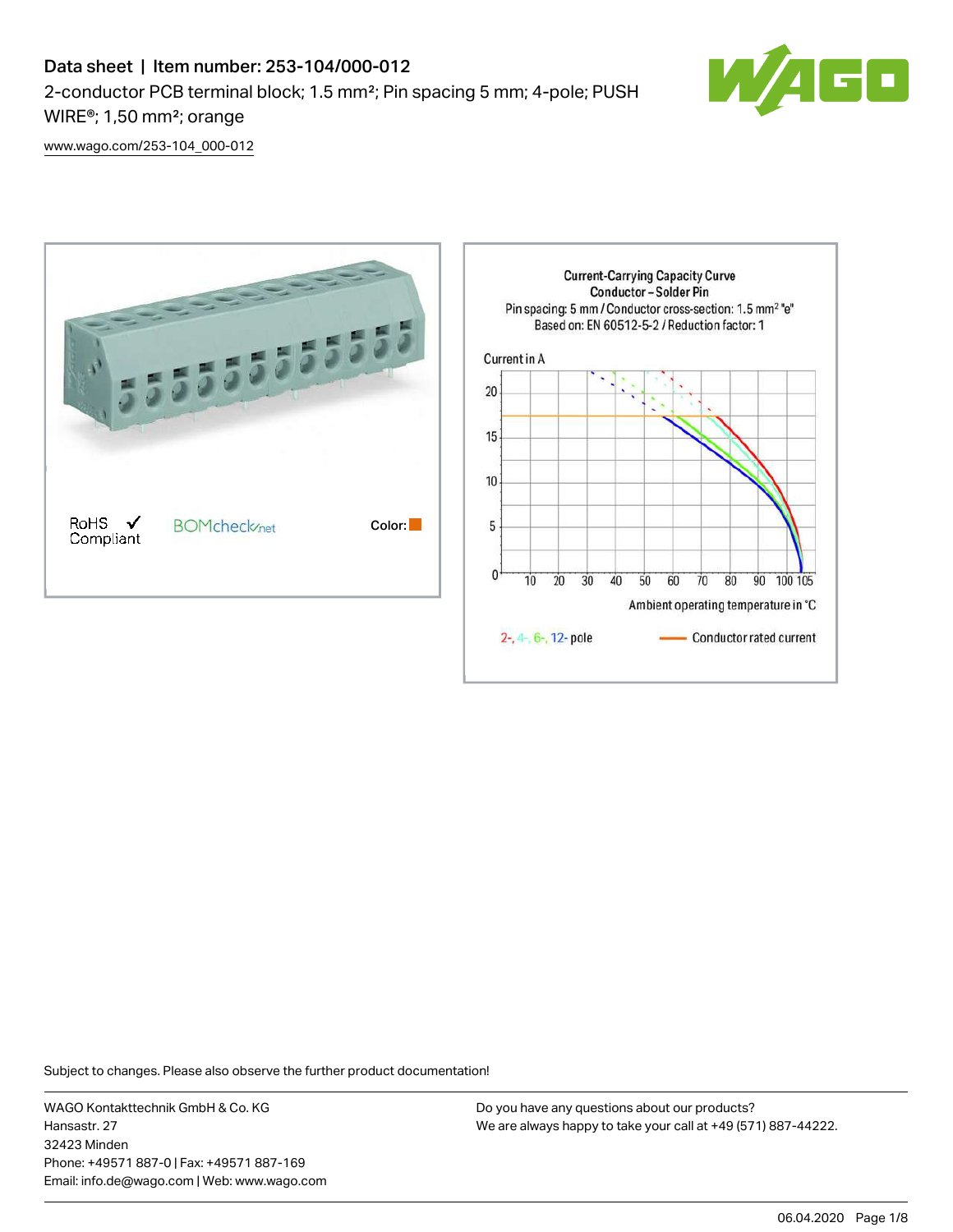



## Item description

- PCB terminal strips with screwdriver-actuated PUSH WIRE® termination  $\blacksquare$
- $\blacksquare$ Double-conductor connection provides top-entry (vertical) and/or side-entry (horizontal) wiring
- $\blacksquare$ Push-in termination of solid conductors
- $\blacksquare$ Double entries for power supply and potential distribution

# Data

# Electrical data

### Ratings per IEC/EN 60664-1

| Ratings per                     | IEC/EN 60664-1 |
|---------------------------------|----------------|
| Rated voltage (III / 3)         | 320 V          |
| Rated impulse voltage (III / 3) | 4 kV           |
| Rated voltage (III / 2)         | 320 V          |

Subject to changes. Please also observe the further product documentation!

WAGO Kontakttechnik GmbH & Co. KG Hansastr. 27 32423 Minden Phone: +49571 887-0 | Fax: +49571 887-169 Email: info.de@wago.com | Web: www.wago.com Do you have any questions about our products? We are always happy to take your call at +49 (571) 887-44222.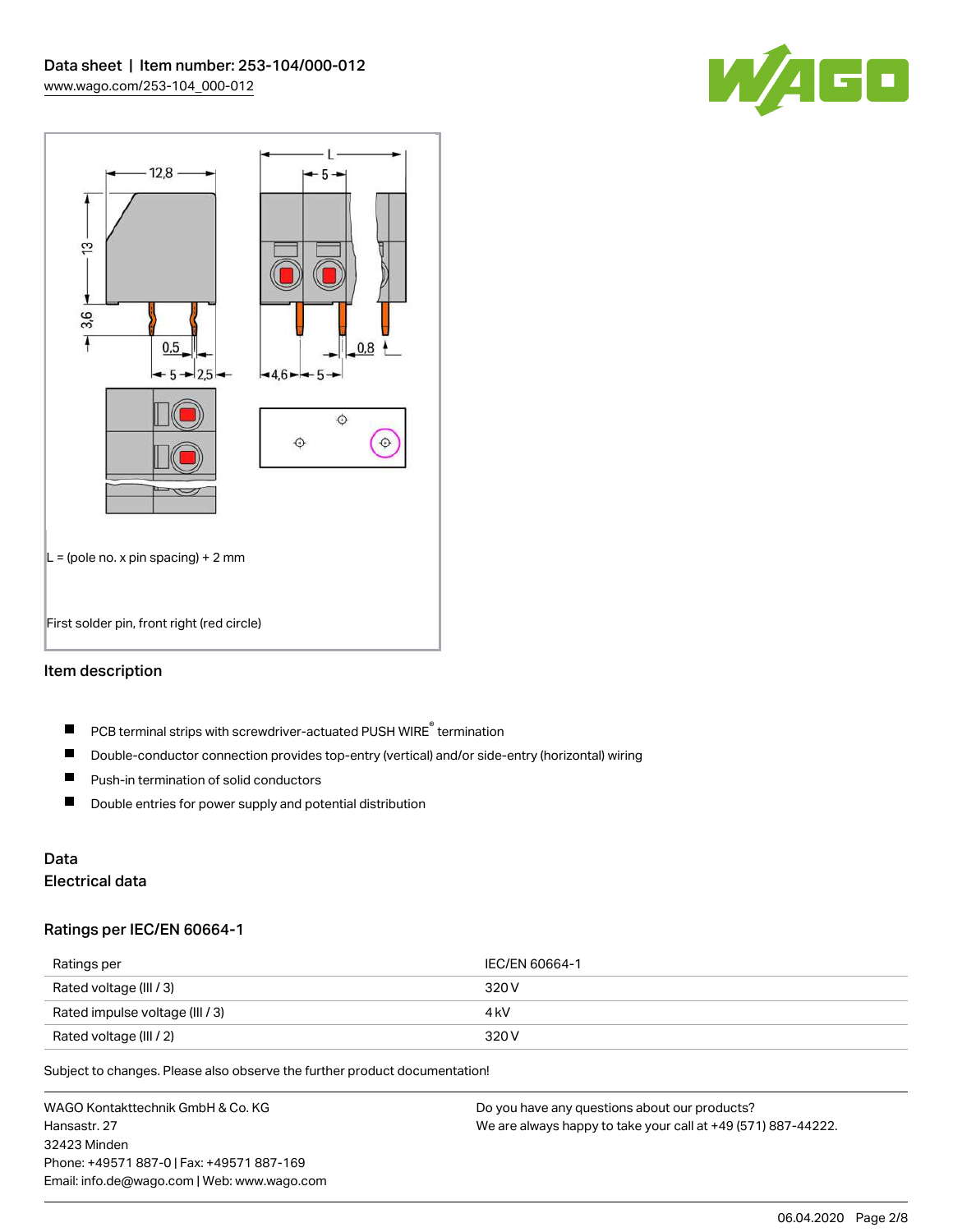[www.wago.com/253-104\\_000-012](http://www.wago.com/253-104_000-012)



| Rated impulse voltage (III / 2) | 4 <sub>k</sub> V                                          |
|---------------------------------|-----------------------------------------------------------|
| Rated voltage (II / 2)          | 630 V                                                     |
| Rated impulse voltage (II / 2)  | 4 kV                                                      |
| Rated current                   | 17.5A                                                     |
| Legend (ratings)                | (III / 2) ≙ Overvoltage category III / Pollution degree 2 |

### Approvals per UL 1059

| Rated voltage UL (Use Group B) | 300 V   |
|--------------------------------|---------|
| Rated current UL (Use Group B) | 8 A     |
| Rated voltage UL (Use Group D) | 300 V   |
| Rated current UL (Use Group D) | 8 A     |
| Approvals per                  | UL 1059 |

### Approvals per CSA

| Rated voltage CSA (Use Group B) | 300 V |
|---------------------------------|-------|
| Rated current CSA (Use Group B) | 8 A   |
| Rated voltage CSA (Use Group D) | 300 V |
| Rated current CSA (Use Group D) | 8 A   |

### Connection data

| Connection type (1)                           | PUSH WIRE <sup>®</sup> connection                    |
|-----------------------------------------------|------------------------------------------------------|
| Connection technology                         | PUSH WIRE®                                           |
| Number of connection points (connection type) | 1                                                    |
| Actuation type                                | Operating tool                                       |
| Solid conductor                               | $0.51.5$ mm <sup>2</sup> / 20  16 AWG                |
| Strip length                                  | 8,5  9,5 mm / 0.33  0.37 inch                        |
| Note (strip length)                           | 7  8 mm / 0.28  0.31 inch (for wiring on both sides) |
| Conductor entry angle to the PCB              | $0^{\circ}$                                          |
| No. of poles                                  | 4                                                    |
| Connection type (2)                           | PUSH WIRE <sup>®</sup> connection                    |
| Connection technology 2                       | PUSH WIRE®                                           |
| Number of connection points                   | 1                                                    |
| Solid conductor (2)                           | $0.51.5$ mm <sup>2</sup> / 20  16 AWG                |
| Strip length (2)                              | 8.5  9.5 mm / 0.33  0.37 inch                        |
| Note (strip length) 2                         | 7  8 mm / 0.28  0.31 inch (for wiring on both sides) |
| Conductor entry angle to the PCB 2            | 90°                                                  |

Subject to changes. Please also observe the further product documentation!

WAGO Kontakttechnik GmbH & Co. KG Hansastr. 27 32423 Minden Phone: +49571 887-0 | Fax: +49571 887-169 Email: info.de@wago.com | Web: www.wago.com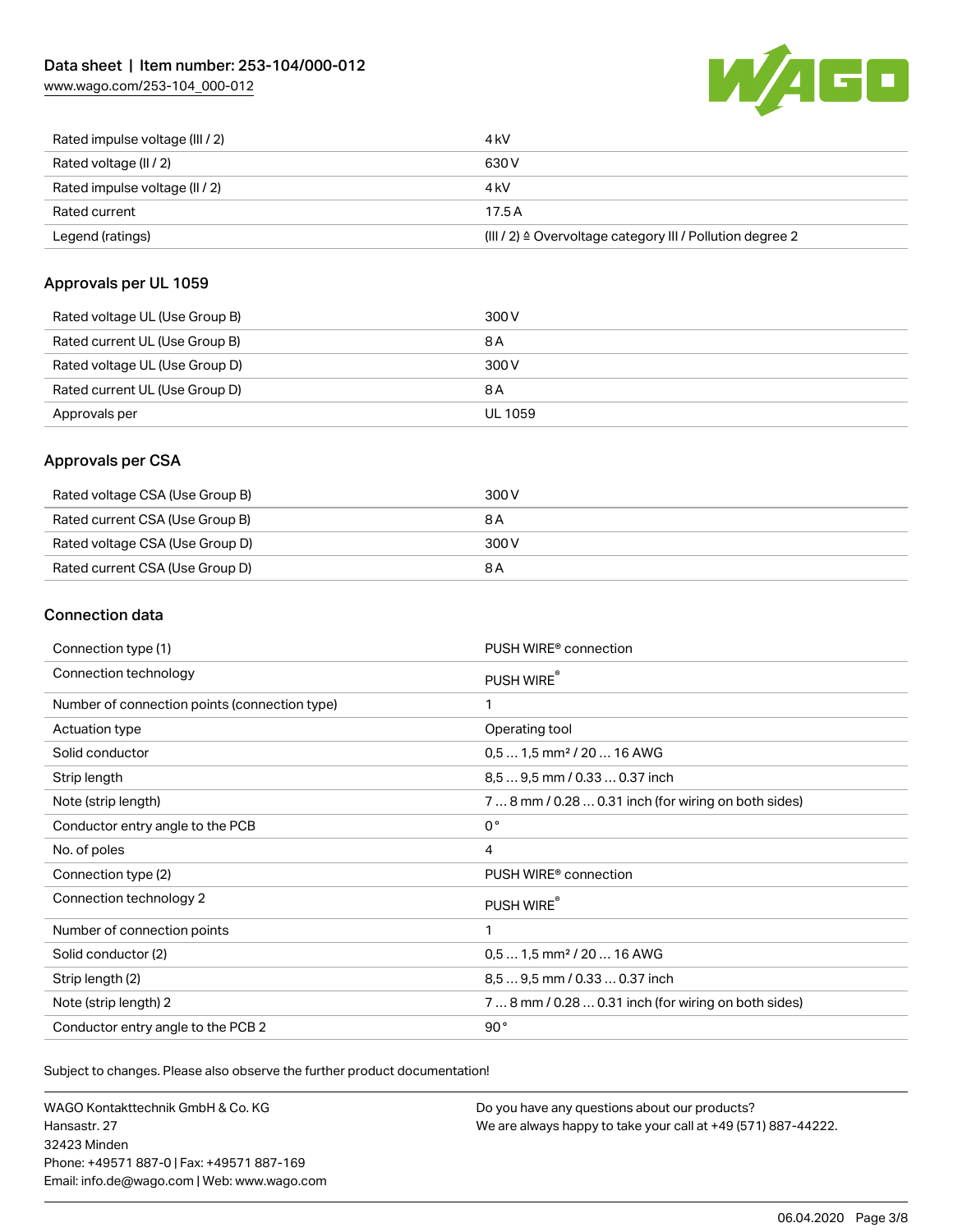[www.wago.com/253-104\\_000-012](http://www.wago.com/253-104_000-012)



| Total number of connection points |  |
|-----------------------------------|--|
| Total number of potentials        |  |
| Number of connection types        |  |
| Number of levels                  |  |

### Geometrical Data

| Pin spacing                       | 5 mm / 0.197 inch    |
|-----------------------------------|----------------------|
| Width                             | 22 mm / 0.866 inch   |
| Height                            | 16,6 mm / 0.654 inch |
| Height from the surface           | 13 mm / 0.512 inch   |
| Depth                             | 12,8 mm / 0.504 inch |
| Solder pin length                 | 3.6 <sub>mm</sub>    |
| Solder pin dimensions             | $0.5 \times 0.8$ mm  |
| Drilled hole diameter (tolerance) | 1 1 $(0.1)$ mm       |

### PCB contact

| PCB contact                         | THT                                        |
|-------------------------------------|--------------------------------------------|
| Solder pin arrangement              | over the entire terminal strip (staggered) |
| Number of solder pins per potential |                                            |

### Material Data

| Color                       | orange                                |
|-----------------------------|---------------------------------------|
| Material group              |                                       |
| Insulating material         | Polyamide 66 (PA 66)                  |
| Flammability class per UL94 | V <sub>0</sub>                        |
| Clamping spring material    | Chrome nickel spring steel (CrNi)     |
| Contact material            | Electrolytic copper $(E_{\text{Cl}})$ |
| Contact plating             | tin-plated                            |
| Fire load                   | 0.077 MJ                              |
| Weight                      | 3.7 g                                 |
|                             |                                       |

### Environmental Requirements

| Limit temperature range | -60  +105 °C |
|-------------------------|--------------|
|-------------------------|--------------|

Subject to changes. Please also observe the further product documentation!

WAGO Kontakttechnik GmbH & Co. KG Hansastr. 27 32423 Minden Phone: +49571 887-0 | Fax: +49571 887-169 Email: info.de@wago.com | Web: www.wago.com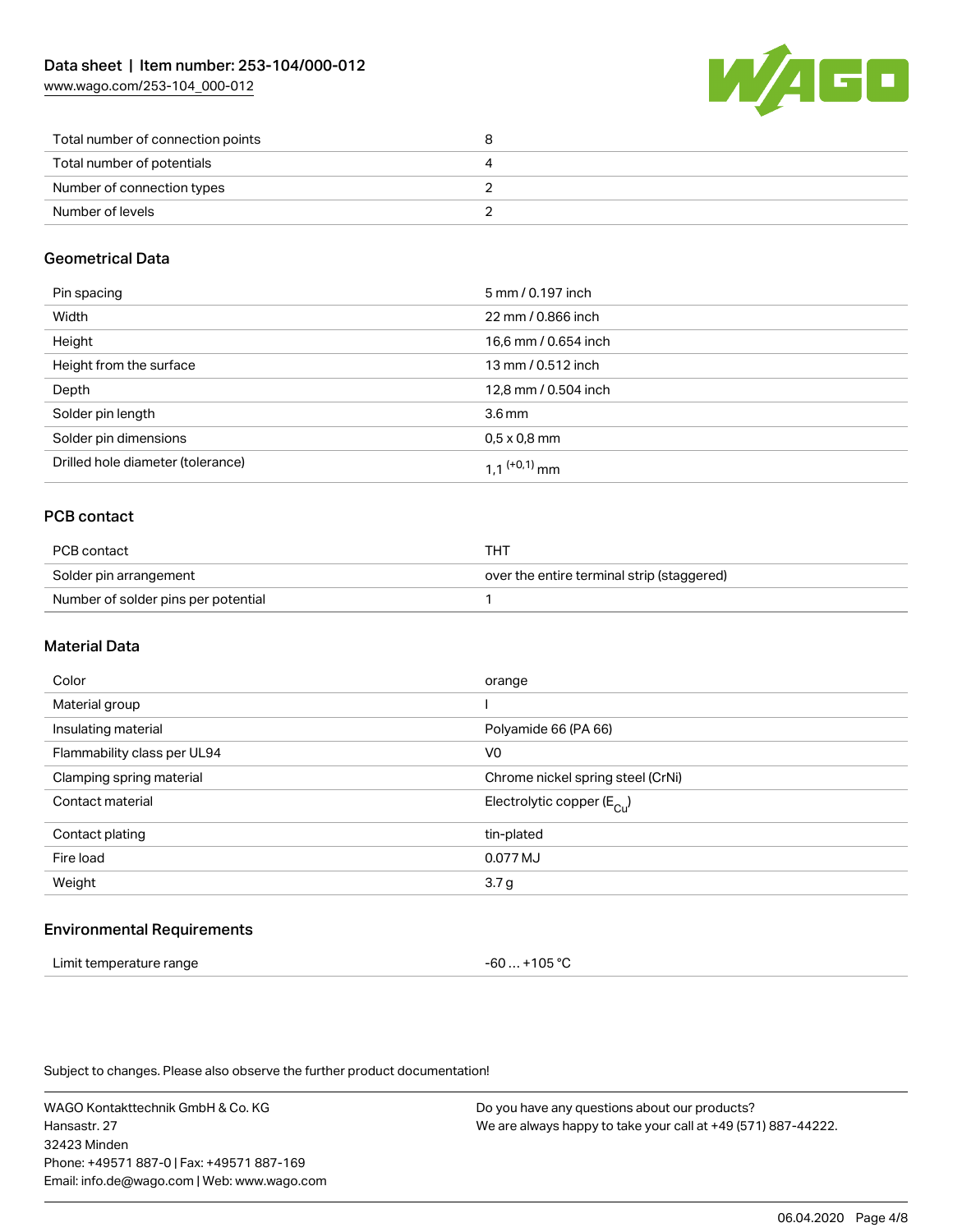

### Commercial data

| Product Group      | 4 (Printed Circuit) |
|--------------------|---------------------|
| Packaging type     | <b>BOX</b>          |
| Country of origin  | CΝ                  |
| <b>GTIN</b>        | 4044918689267       |
| Customs Tariff No. | 85369010000         |

### Approvals / Certificates

#### UL-Approvals

| Logo                       | Approval                                | <b>Additional Approval Text</b> | Certificate<br>name |
|----------------------------|-----------------------------------------|---------------------------------|---------------------|
| $\blacksquare$             | cURus<br>Underwriters Laboratories Inc. | <b>UL 1059</b>                  | E45172<br>sec. 6    |
| $\boldsymbol{\mathcal{A}}$ | UL<br>UL International Germany GmbH     | <b>UL 1977</b>                  | E45171              |

### **Counterpart**

### Compatible products

#### Marking accessories

Hansastr. 27

| Item no.: 210-332/500-202<br>Marking strips; as a DIN A4 sheet; MARKED; 1-16 (160x); Height of marker strip: 3 mm; Strip length 182<br>mm; Horizontal marking; Self-adhesive; white  |                                               | www.wago.com/210-332<br>/500-202 |  |  |
|--------------------------------------------------------------------------------------------------------------------------------------------------------------------------------------|-----------------------------------------------|----------------------------------|--|--|
| Item no.: 210-332/500-204<br>Marking strips; as a DIN A4 sheet; MARKED; 17-32 (160x); Height of marker strip: 3 mm; Strip length<br>182 mm; Horizontal marking; Self-adhesive; white |                                               | www.wago.com/210-332<br>/500-204 |  |  |
| Item no.: 210-332/500-205<br>Marking strips; as a DIN A4 sheet; MARKED; 1-32 (80x); Height of marker strip: 3 mm; Strip length 182<br>mm; Horizontal marking; Self-adhesive; white   |                                               | www.wago.com/210-332<br>/500-205 |  |  |
| Item no.: 210-332/500-206<br>Marking strips; as a DIN A4 sheet; MARKED; 33-48 (160x); Height of marker strip: 3 mm; Strip length                                                     |                                               | www.wago.com/210-332<br>/500-206 |  |  |
| Subject to changes. Please also observe the further product documentation!                                                                                                           |                                               |                                  |  |  |
| WAGO Kontakttechnik GmbH & Co. KG                                                                                                                                                    | Do you have any questions about our products? |                                  |  |  |

32423 Minden Phone: +49571 887-0 | Fax: +49571 887-169 Email: info.de@wago.com | Web: www.wago.com We are always happy to take your call at +49 (571) 887-44222.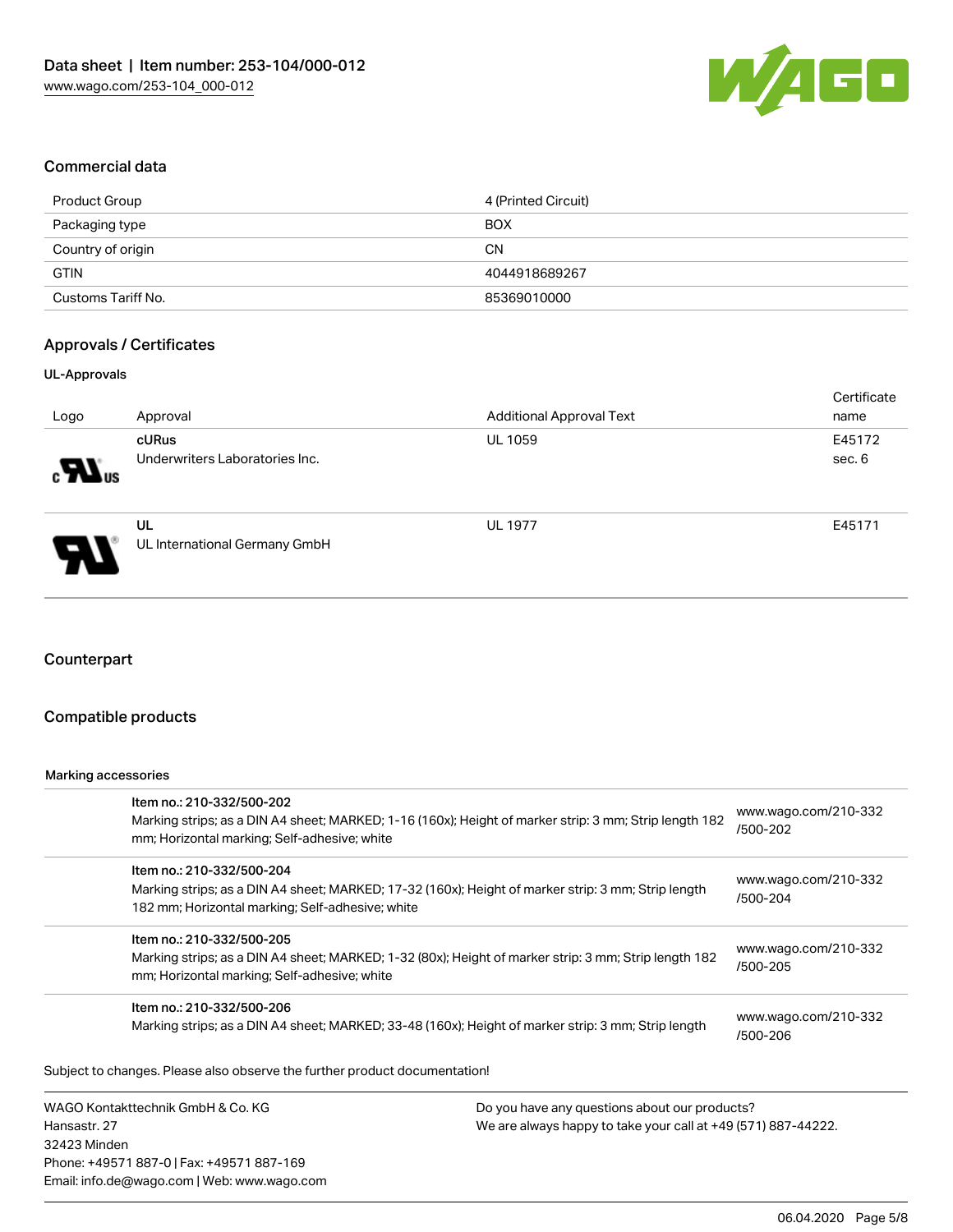

182 mm; Horizontal marking; Self-adhesive; white

|       | Item no.: 210-833<br>Marking strips; on reel; 6 mm wide; plain; Self-adhesive; white                      | www.wago.com/210-833 |
|-------|-----------------------------------------------------------------------------------------------------------|----------------------|
| tools |                                                                                                           |                      |
|       | Item no.: 210-647<br>Operating tool; Blade: 2.5 x 0.4 mm; with a partially insulated shaft                | www.wago.com/210-647 |
|       | Item no.: 210-648<br>Operating tool; Blade: 2.5 x 0.4 mm; with a partially insulated shaft; angled; short | www.wago.com/210-648 |
|       | Item no.: 210-719<br>Operating tool; Blade: 2.5 x 0.4 mm; with a partially insulated shaft                | www.wago.com/210-719 |

## Downloads

Documentation

| <b>Additional Information</b> |             |        |          |
|-------------------------------|-------------|--------|----------|
| Technical explanations        | Apr 3, 2019 | pdf    | Download |
|                               |             | 3.6 MB |          |
|                               |             |        |          |
|                               |             |        |          |
| $\bigcap_{n=1}^{\infty}$      |             |        |          |

# CAD/CAE-Data

| CAD data                                                                                                                                                               |     |          |
|------------------------------------------------------------------------------------------------------------------------------------------------------------------------|-----|----------|
| 2D/3D Models 253-104/000-012                                                                                                                                           | URL | Download |
| CAE data                                                                                                                                                               |     |          |
| EPLAN Data Portal 253-104/000-012                                                                                                                                      | URL | Download |
| <b>PCB Design</b>                                                                                                                                                      |     |          |
| Symbol and Footprint 253-104/000-012                                                                                                                                   | URL | Download |
| CAx data for your PCB design, consisting of "schematic symbols and PCB footprints",<br>allow easy integration of the WAGO component into your development environment. |     |          |

#### Supported formats:

- $\blacksquare$ Accel EDA 14 & 15
- $\blacksquare$ Altium 6 to current version
- $\blacksquare$ Cadence Allegro
- $\blacksquare$ **DesignSpark**
- $\blacksquare$ Eagle Libraries
- $\blacksquare$ KiCad

Subject to changes. Please also observe the further product documentation!

WAGO Kontakttechnik GmbH & Co. KG Hansastr. 27 32423 Minden Phone: +49571 887-0 | Fax: +49571 887-169 Email: info.de@wago.com | Web: www.wago.com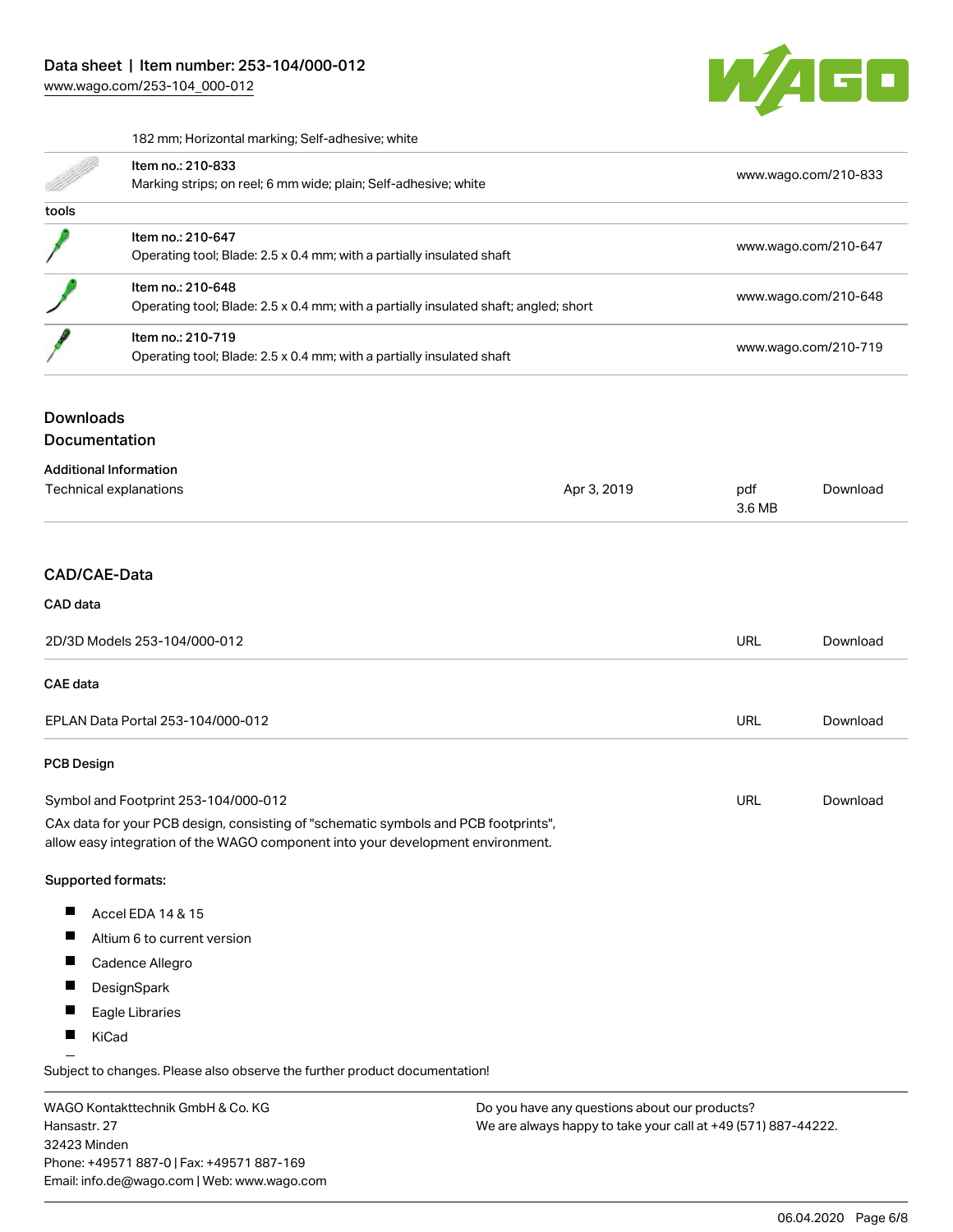

- $\blacksquare$ Mentor Graphics BoardStation
- $\blacksquare$ Mentor Graphics Design Architect
- $\blacksquare$ Mentor Graphics Design Expedition 99 and 2000
- $\blacksquare$ OrCAD 9.X PCB and Capture
- П PADS PowerPCB 3, 3.5, 4.X, and 5.X
- П PADS PowerPCB and PowerLogic 3.0
- П PCAD 2000, 2001, 2002, 2004, and 2006
- $\blacksquare$ Pulsonix 8.5 or newer
- $\blacksquare$ **STL**
- $\blacksquare$ 3D STEP
- $\blacksquare$ TARGET 3001!
- П View Logic ViewDraw
- $\blacksquare$ Quadcept
- $\blacksquare$ Zuken CadStar 3 and 4
- П Zuken CR-5000 and CR-8000

#### PCB Component Libraries (EDA), PCB CAD Library Ultra Librarian

### Installation Notes

#### Conductor termination



Inserting a conductor via push-in termination.

Conductor removal

Subject to changes. Please also observe the further product documentation!

WAGO Kontakttechnik GmbH & Co. KG Hansastr. 27 32423 Minden Phone: +49571 887-0 | Fax: +49571 887-169 Email: info.de@wago.com | Web: www.wago.com